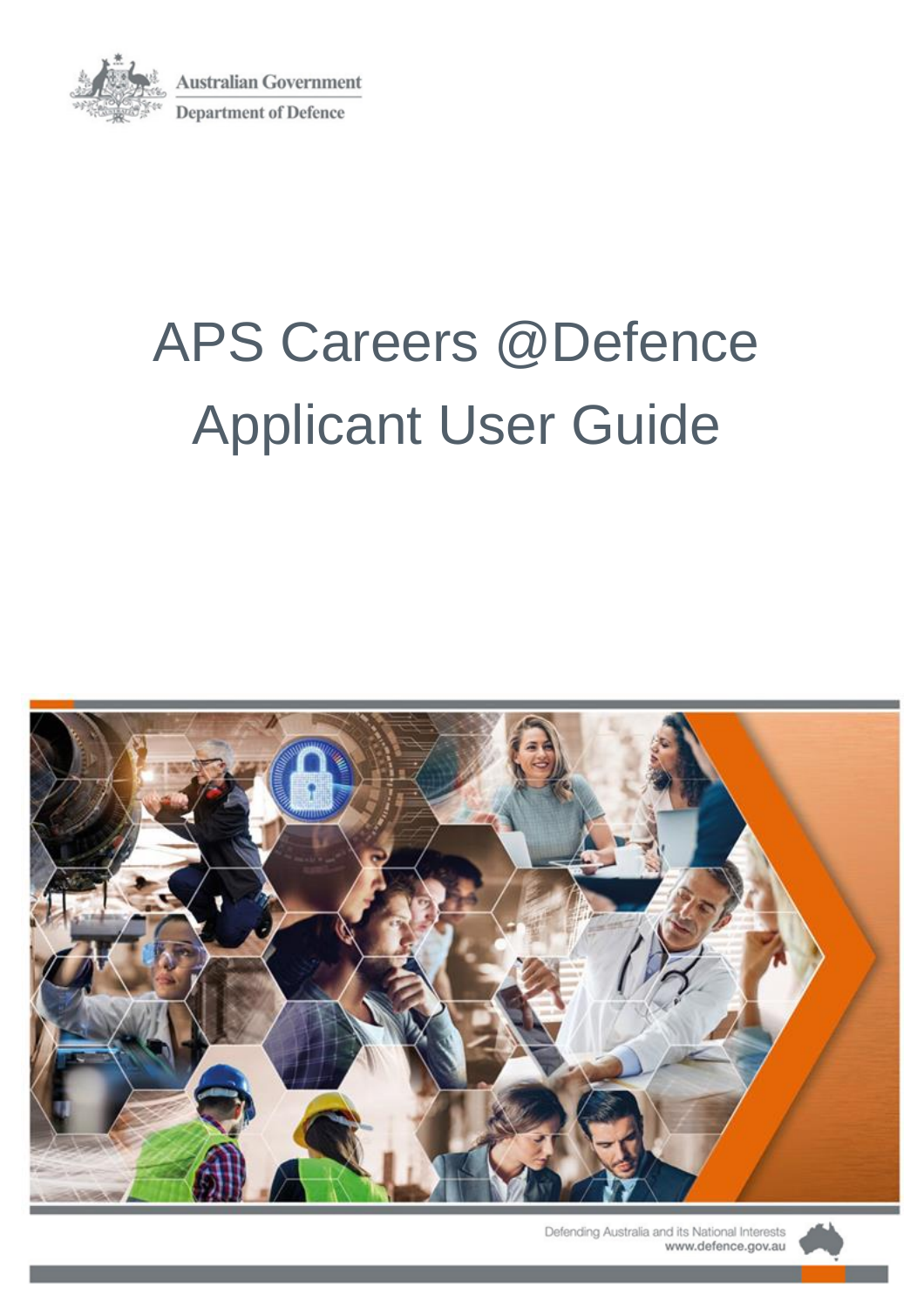## **Registering and Logging In**

#### **Registering**

- **1.** Go to<http://www.defence.gov.au/apscareers>
- **2.** Click on **How to Apply**



**3.** Career Pathways will appear on the right of the screen. Select **All Current Job Vacancies**.

2

| <b>Career Pathways</b>                                              |
|---------------------------------------------------------------------|
| All Current Job Vacancies                                           |
| SES Job Vacancies                                                   |
| Science, Technology,<br>Engineering & Maths (STEM)                  |
| <b>Temporary Employment</b><br>Register                             |
| Australian Signals Directorate                                      |
| <b>Graduate Opportunities</b>                                       |
| Veteran Employment                                                  |
| Defence TAFE Employment<br>Scheme                                   |
| Defence Civilian<br>Undergraduate Sponsorship                       |
| Defence Work Experience                                             |
| Indigenous Career Pathways                                          |
| Australian Government<br><b>Digital Emerging Talent</b><br>Programs |
|                                                                     |

Career Starter Program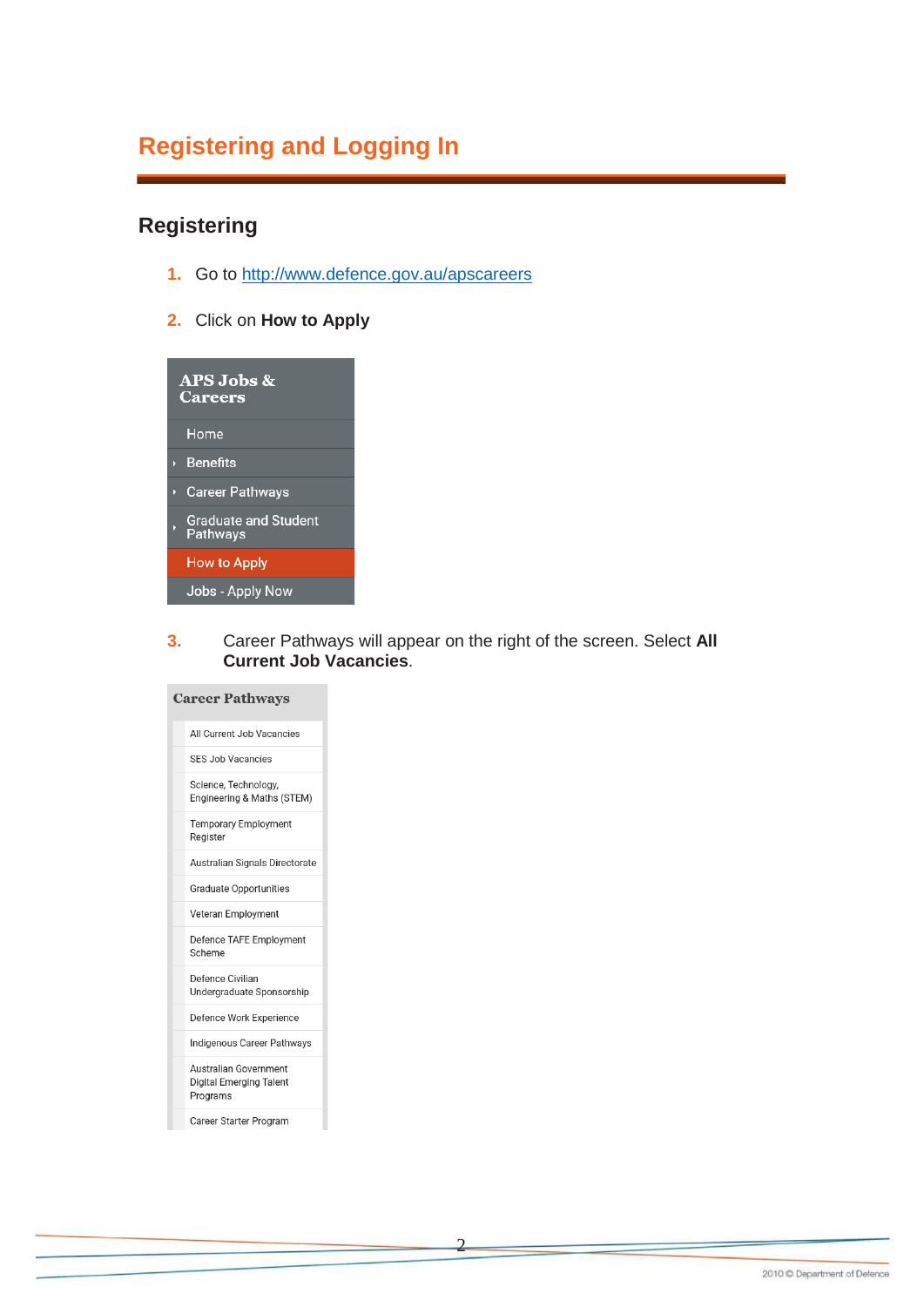**4.** Now you need to register with eRecruit. Click on **Job Alert** in the menu and follow the prompts. Select **register** to create a new profile and to set up job alerts, or, select **login** if you have an existing profile.

| <b>Menu</b>      |
|------------------|
| <b>Jobs List</b> |
| Job Search       |
| <b>Job Alert</b> |
| All Jobs         |
| My Profile<br>k. |
| Login            |
| Help             |

#### **Manage Job Alert Profile**

This service is designed to allow you to be emailed any jobs of interest as they are advertised on the web site. Should a job be advertised on our site that matches your job alert profile, you will be notified via email. You can use the Job Alert service to ensure that you never miss an employment opportunity with us. Please login to manage your Job Alert Profile. New users please register to manage your Job Alert Profile.

#### **Registration Process**

\* Denotes a mandatory question

If you have already registered with this system, click here to Login to your account now.

| Title <sup>*</sup>                                                | First Name*<br>Y             | Initial                  | Last Name* |  |
|-------------------------------------------------------------------|------------------------------|--------------------------|------------|--|
| Your Email Address*                                               | Confirm Your Email Address * |                          |            |  |
| Your Desired Password*                                            | Confirm Your Password *      |                          |            |  |
| Mobile: (For SMS communication - optional)                        |                              |                          |            |  |
| Address Line 1: (Number and Street or PO Box) *                   |                              |                          |            |  |
| City/Suburb/Town <sup>*</sup>                                     |                              |                          |            |  |
| Postcode <sup>*</sup>                                             |                              |                          |            |  |
| The State You Reside In* If other, please specify<br>$\checkmark$ |                              |                          |            |  |
| Please choose your preferred time zone *                          |                              |                          |            |  |
| --Please Select--                                                 |                              | $\checkmark$             |            |  |
| Back                                                              |                              | <b>Save and Continue</b> |            |  |

**Click Save and Continue.** You will be taken to a confirmation screen. An email will be sent to you to confirm your access details.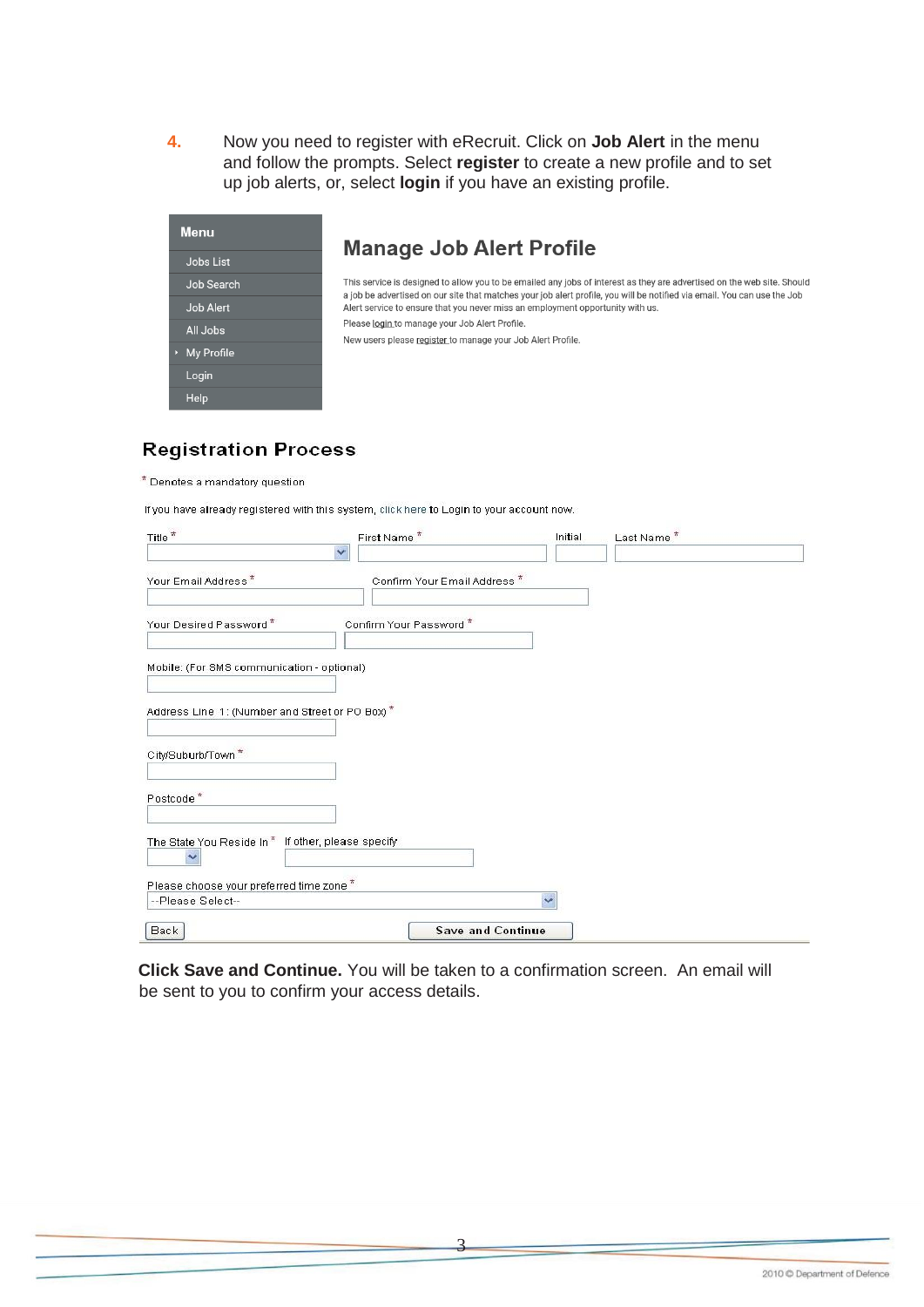#### **Logging In**

You need to **Login** to eRecruit to apply for a position, edit your job alert details, change your details or access my Profile. **Your ID is the email address you registered with**.

## Login

If you have registered previously on our online application system, please enter your 'Email address' and 'Password' below.

Please note: Your Email address is the Email address that you specified in the registration process.

Forgotten your password? Click here, submit your email address, and a link to reset your password will be emailed to you.

| <b>Email Address</b> |       |
|----------------------|-------|
| Password             |       |
| Cancel               | Login |

#### **Forgotten Password**

If you've forgotten your login details, click the link provided on the login page. Enter your email address and click **Submit**.

## **Forgotten Password**

Enter your email address below and a link to reset your password will be emailed to you.

IMPORTANT: This page makes use of reCAPTCHA technology. If you do not see a reCAPTCHA image prompting you to type in a string of text, it is likely that your internet connection or security settings is blocking it's use and you will not be able to submit a request from this page. If you experience this problem, please alter your security settings or try the action again from a different internet connection.

| Email Address *: |                 |                              |
|------------------|-----------------|------------------------------|
|                  | I'm not a robot | reCAPTCHA<br>Privacy - Terms |
| Cancel           | <b>Submit</b>   |                              |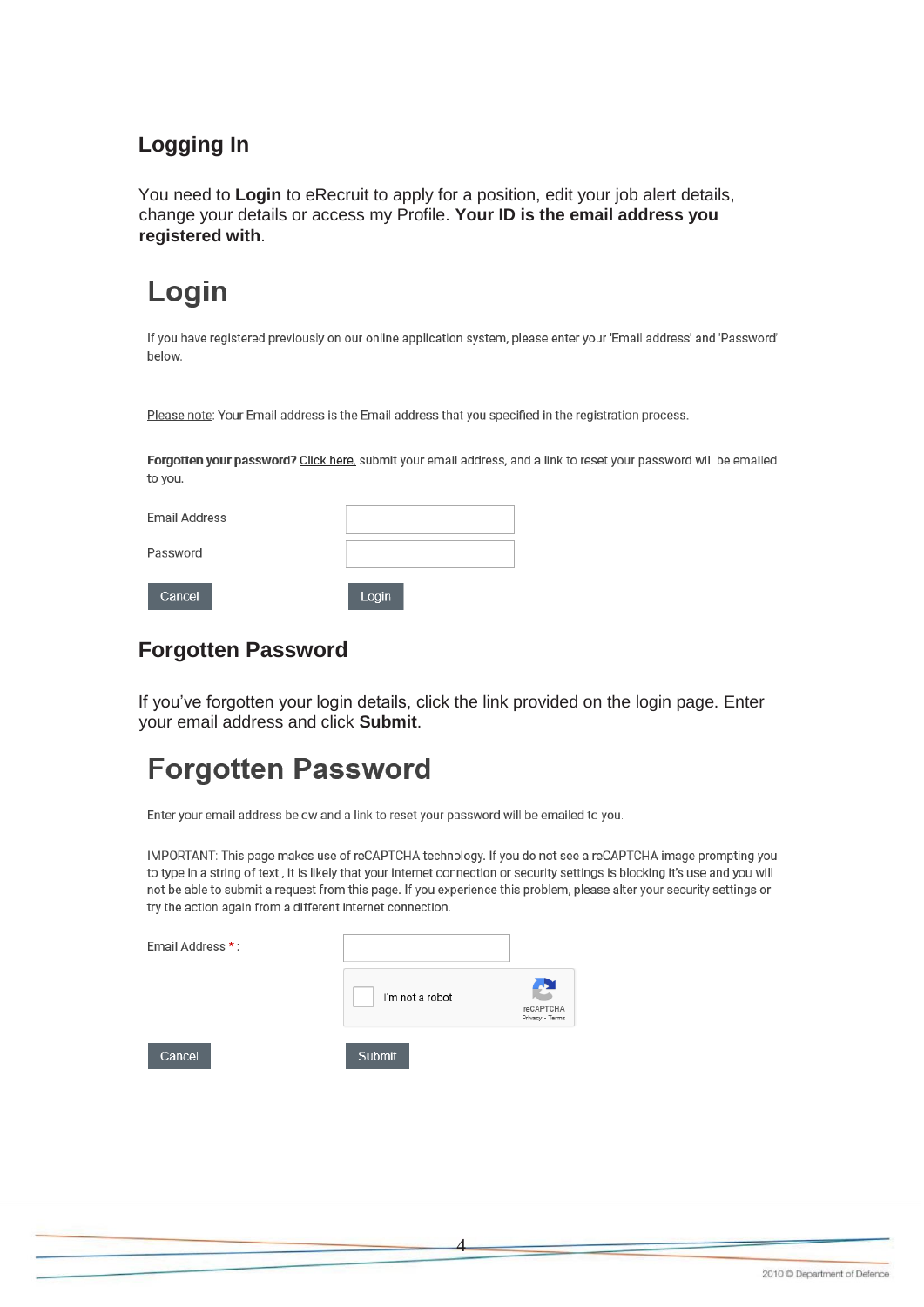You can also access this function by looking at any of the advertised jobs and clicking the link provided under **How to apply**.

## How to apply:

- · Start your application by clicking the "begin" button.
- \* Login to an existing account or reset your password
- Preview Application Form

By choosing to continue, you agree to the privacy policy. Show Privacy Policy a

**Back** 

Begin

**PLEASE NOTE:** You can only change your password **once every 24 hours.**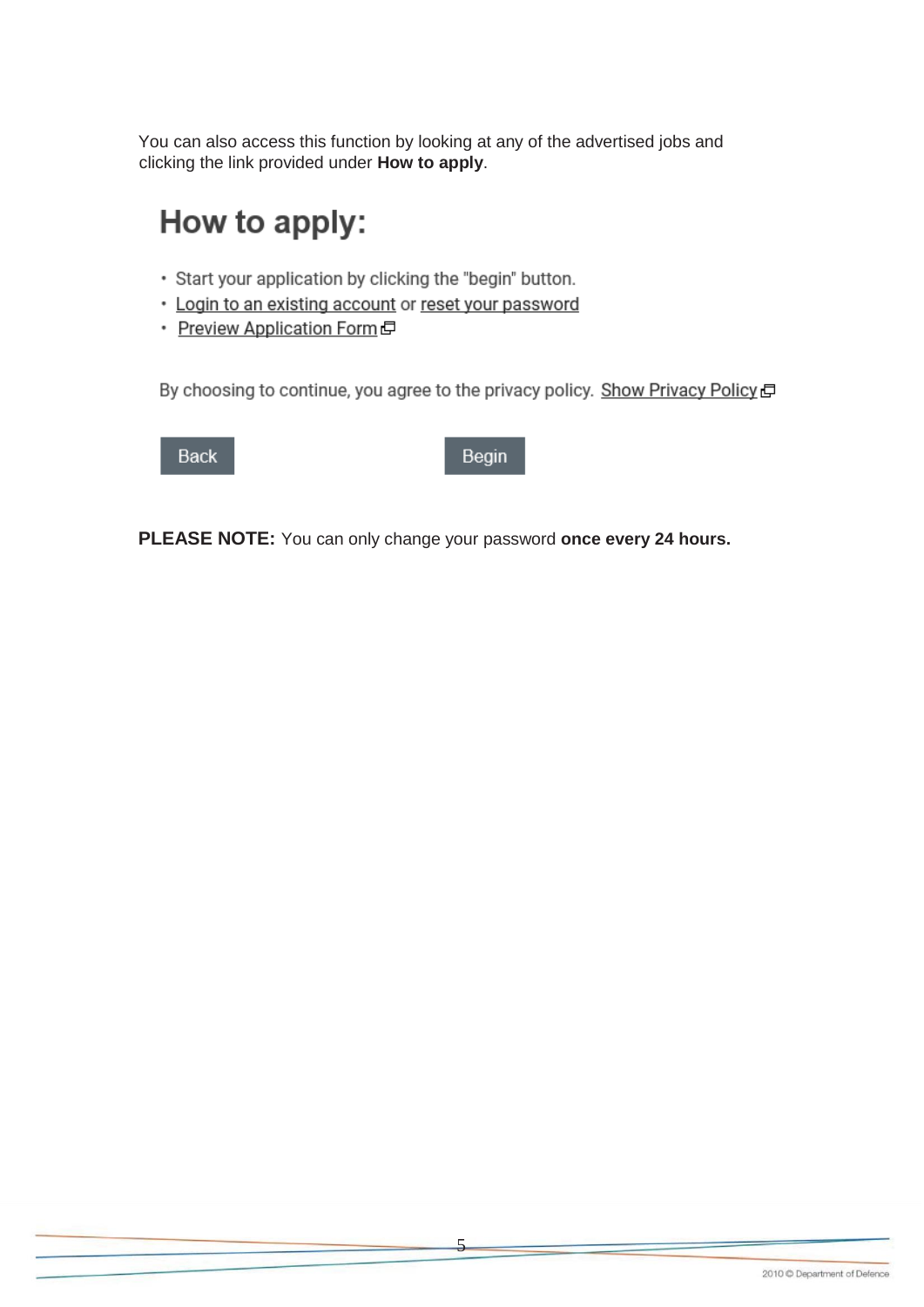## **Finding a Job**

 $\mathbf{1}$ . Selecting Jobs List form the menu allows you to access employment opportunities in various categories.

## **Jobs List**

#### **Public Service Job Vacancies**



- · Jobs by State
- · Jobs by Level
- Temporary Employment



#### **Critical Job Categories**



- · Australian Signals Directorate
- Defence Science and Technology Group
- · Specialised Entry Options (Cadets/Trainees)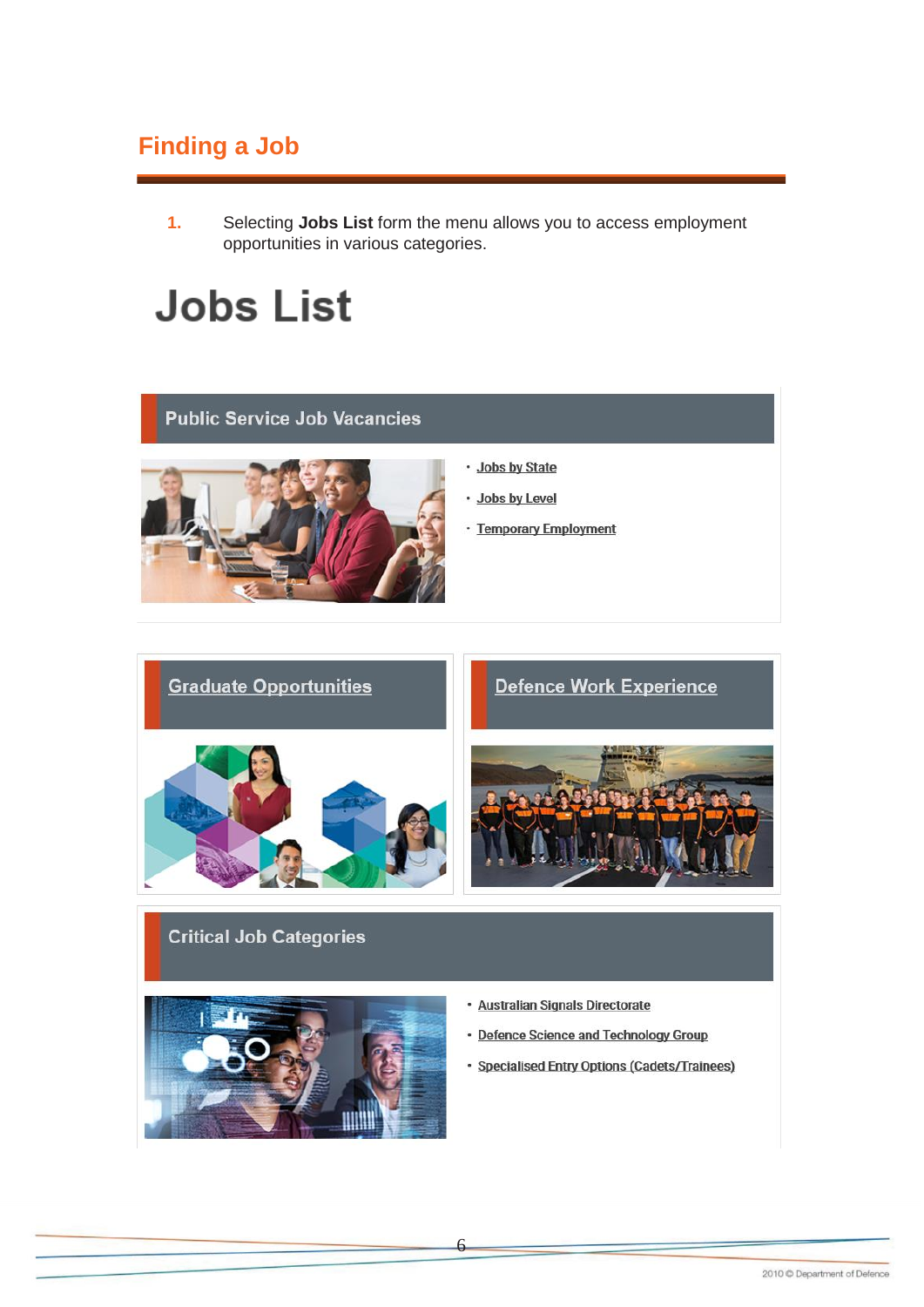Click the appropriate category to display the relevant open jobs.

#### **Job Search**

**2.** Selecting **Jobs Search** form the menu allows you to refine the search parameters to find your ideal employment opportunity.

| <b>Menu</b>      |
|------------------|
| <b>Jobs List</b> |
| Job Search       |
| <b>Job Alert</b> |
| All Jobs         |
| My Profile<br>k. |
| Login            |
| Help             |

You can search for jobs by classification, location, vacancy type, position type or salary.

Hold down the **control** key to select more than one item in a list.

Click **Search** at the bottom of the page to display the relevant jobs. If your search returns no vacancies try reducing your search criteria.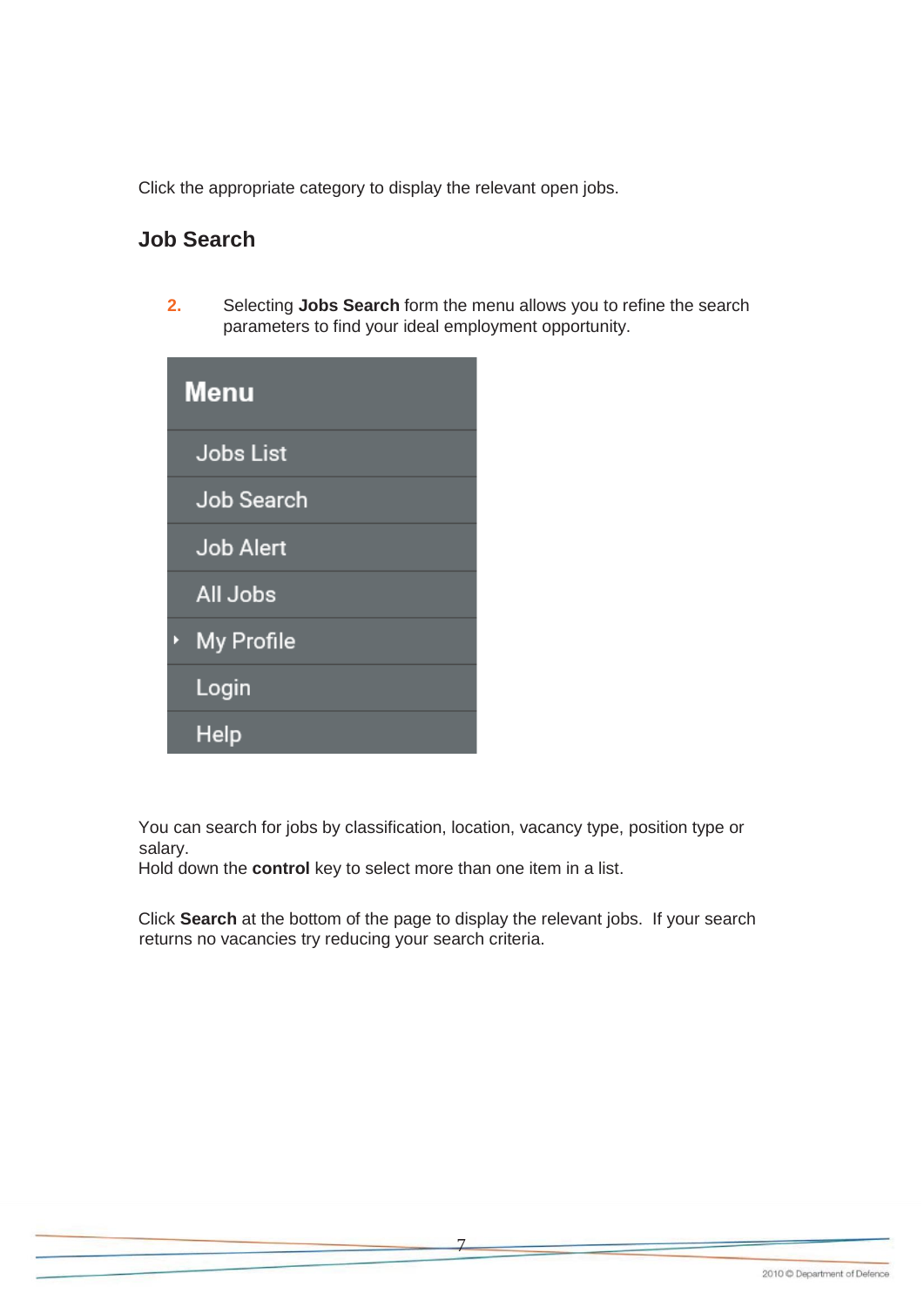#### Job Search

Tips for searching the candidate job portal

- . To "select all jobs" leave ALL boxes blank
- · To "select a specific job feature" click on your preference
- Select multiple job features by clicking on them while holding down the CTRL key
- De-select job features by clicking on them while holding down the CTRL key



ACT

#### **Jobs List**

**3.** Selecting a category of vacancies or conducting a job search will take you to a list of corresponding vacancies.

## **Jobs List Results**

1 - 1 of 1 records

| Job Name ♦                                                                                                                                             | Closing<br>٠<br>Date              | Time<br>Remaining | <b>Action</b>                                                                                              |
|--------------------------------------------------------------------------------------------------------------------------------------------------------|-----------------------------------|-------------------|------------------------------------------------------------------------------------------------------------|
| APS 4 - Facilities and Security Manager<br>Job Ref - AF/04280/20<br>• \$67,100 - \$73,256 (plus super)<br>• Edinburgh - SA<br>Information Pack (PDF) F | 05-Oct-2020<br>11:30 PM<br>(AEDT) | 12 days           | • Start New Application<br>• Access Existing Application<br>• Preview Application Form<br>• Email A Friend |

Click the **job name** to view the Job details. You can also start a new application, access your previous application, preview the application form or email the job to a friend using the links on the right.

8

Note: if there no matching vacancies a message will appear on the job board advising you.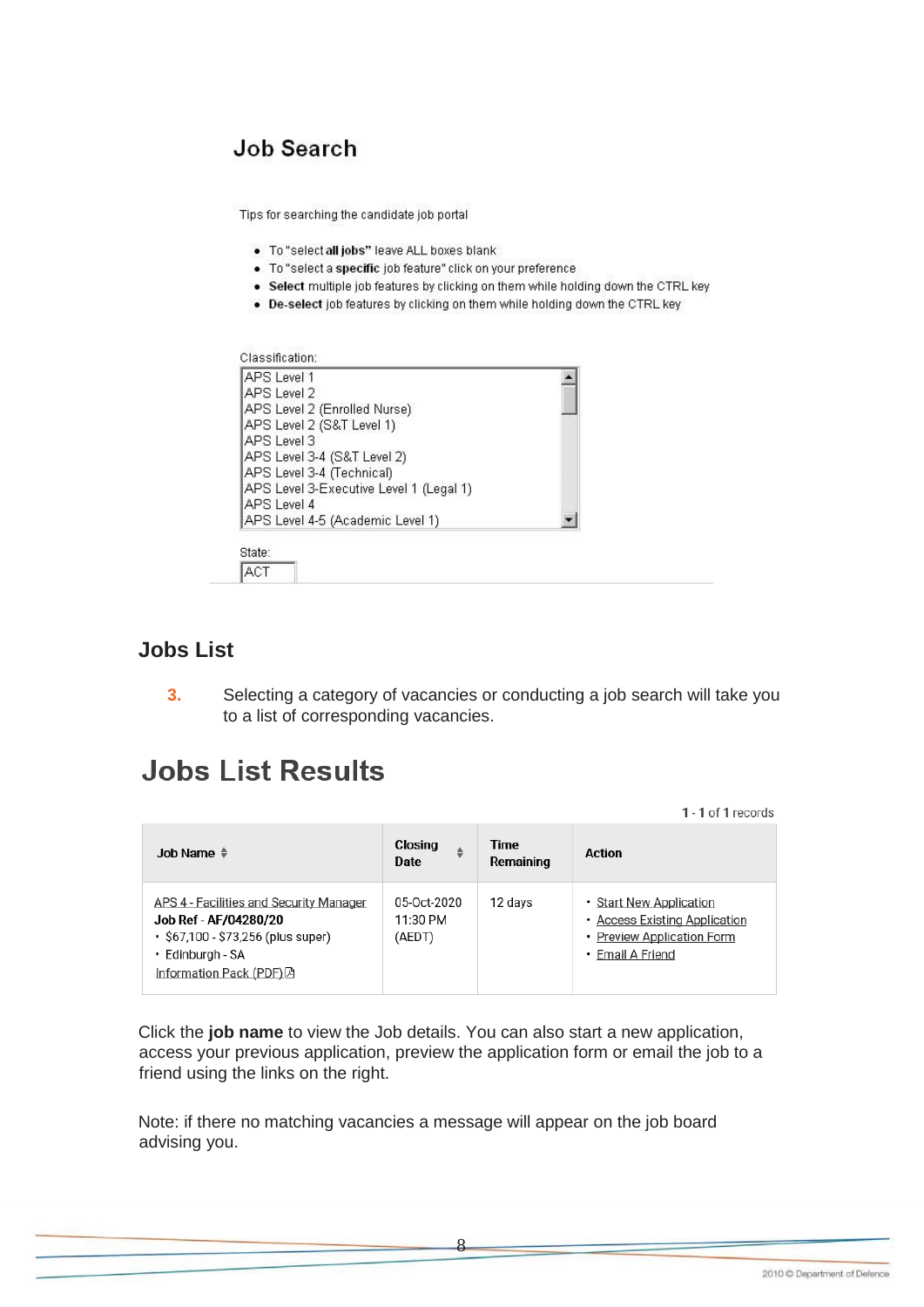#### **Job Details**

4. The job details page provides detailed information about the vacancy. From here you can view the information pack, preview the application form or begin your application.

## **APS 4 - Facilities and Security Manager**

- · \$67,100 \$73,256 (plus super)
- Edinburgh SA

#### **The Role**

The APS4 Facilities and Security Manager will be responsible for management of the No. 83 Squadron Sensitive Compartmented Information Facility (SCIF) accreditation, maintaining security accreditation of the building, arranging facilities and security access and will undertake Unit Security Officer (USO) and Compartment Security Officer (COMSO) responsibilities.

#### Our Ideal Candidate

- · Strong administration and organisational skills
- . Ability to clearly communicate via written formats
- · Strong eye for detail
- . Be able to work with limited direction
- . Be able to work in a complex and dynamic environment
- · Have excellent problem solving skills and able to deliver solutions to stakeholders at the appropriate level

Information Pack (PDF) A

#### How to apply:

- · Start your application by clicking the "begin" button.
- · Login to an existing account or reset your password
- Preview Application Form

By choosing to continue, you agree to the privacy policy. Show Privacy Policy C

Back

Begin

5. Click the Begin button to start your application.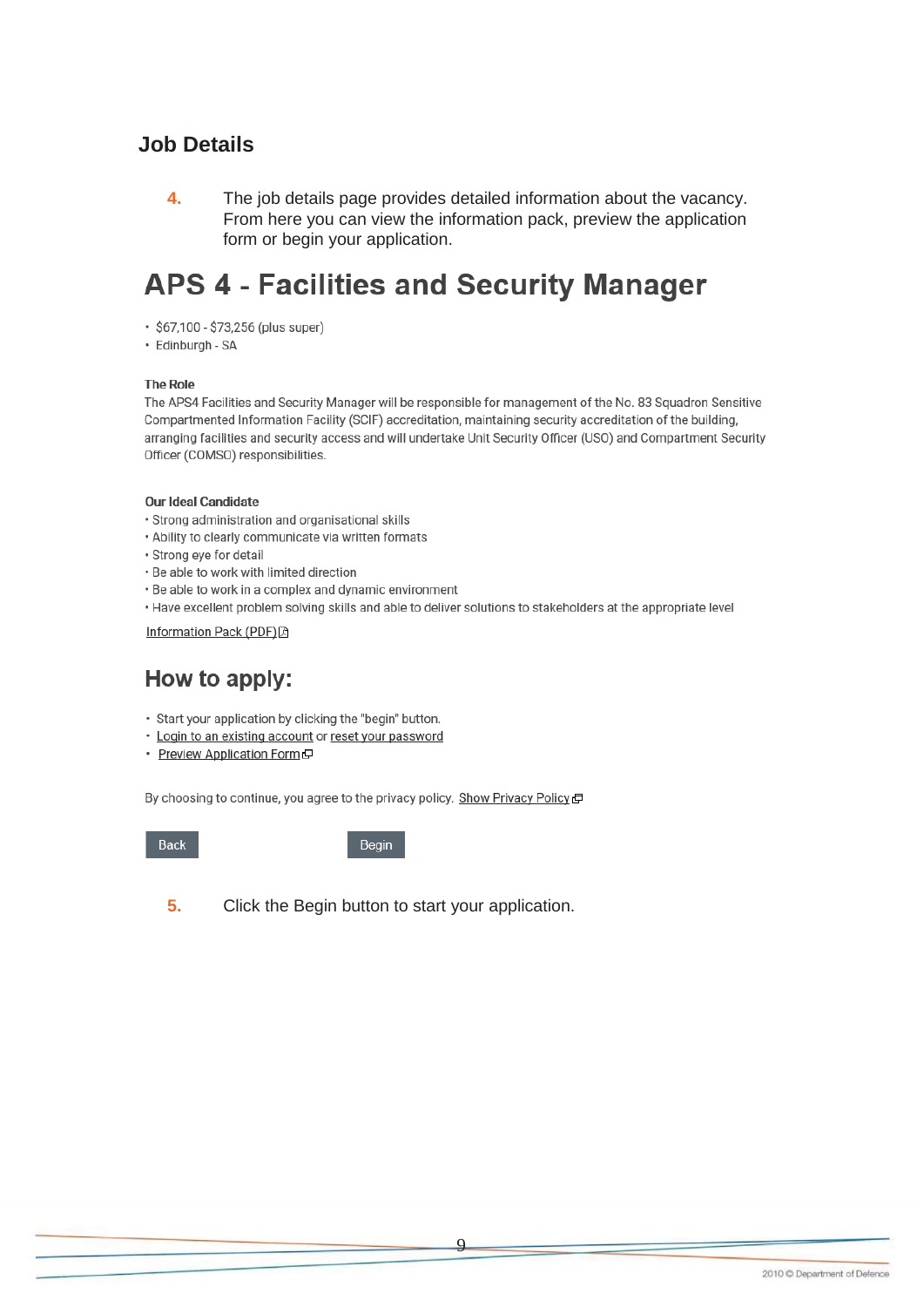## **How to Apply**

**PLEASE NOTE:** If there is no activity registered, the system will automatically disconnect after one hour. Typing information onto a screen will not prevent you from disconnecting – you must **Save** or **Send** to maintain your connection.

#### **Privacy Policy**

**1.** By clicking **Begin** you are indicating that you agree with the Privacy Policy. The policy can be reviewed by clicking the link.

#### **Register or Login**

- **1.** By clicking **Begin** you are indicating that you agree with the Privacy Policy. The policy can be reviewed by clicking the link.
- **2.** If you haven't registered before, register by completing the form provided and click the **Save & Continue** button to register. If you've already registered, click the link provided to Login.

## **Registration Process**

#### **APS 4 - Facilities and Security Manager**

\* Denotes a mandatory question

Please login to Login to your account now

| Title                   | First Name *                 | Initial | Last Name * |  |
|-------------------------|------------------------------|---------|-------------|--|
|                         | $\checkmark$                 |         |             |  |
| Your Email Address *    | Confirm Your Email Address * |         |             |  |
|                         |                              |         |             |  |
| Your Desired Password * | Confirm Your Password *      |         |             |  |
|                         |                              |         |             |  |
| Mobile: *               |                              |         |             |  |
|                         |                              |         |             |  |
|                         | --- - -                      |         |             |  |

**3.** If you've just logged in you will go straight to the application form. If you've just registered, you will be taken to a confirmation screen. An email will be sent to you to confirm your access details. Click the **Save & Continue**  button to begin the application form.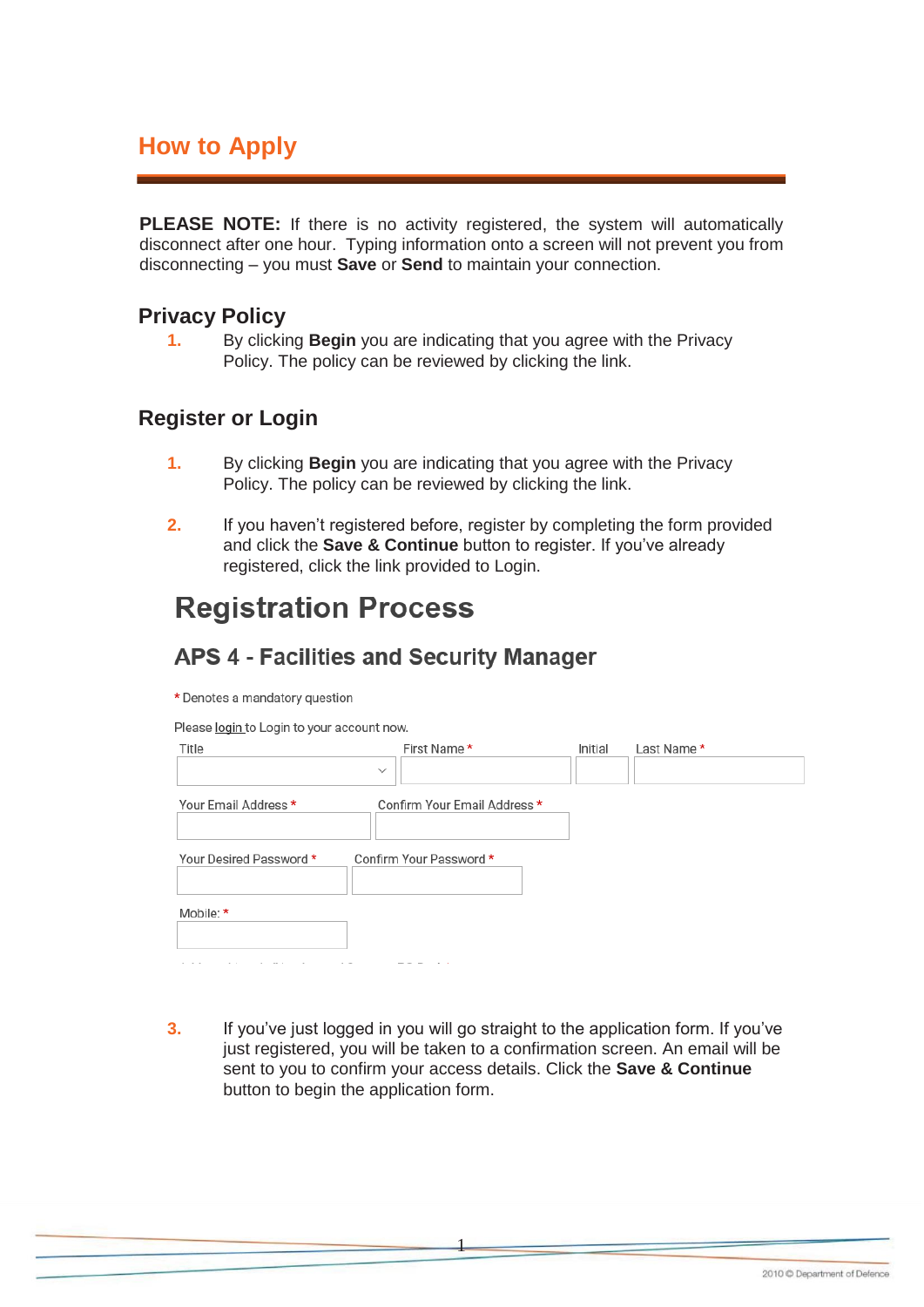#### **Registration Process**

Thank you for your registration details.

Please take careful note of the following login details for future access to your information.

Username: Password: \*\*\*\*\*\*\*\*\*\*\*

Please click next to proceed

#### **The Application Form**

**4.** Work your way through the application form by filling in the various fields and clicking **Save and Continue** at the bottom of each page. You can also click **Save** if you haven't completed a page but would like to save

PLEASE NOTE: You will be unable to submit your application unless you have clicked **Save and Continue** for each page of the application form.

Now that you've begun your application it will appear in **My Profile**. If you logout and come back to the application form at a later stage, **login,** then go to **My Profile** via the menu to access the application.

| Menu              |
|-------------------|
| <b>Jobs List</b>  |
| <b>Job Search</b> |
| <b>Job Alert</b>  |
| All Jobs          |
| My Profile        |
| My Applications   |
| My Forms          |
| My Emails         |
| My Tests          |
| My Interviews     |
| <b>My Details</b> |
| Logout            |
| Help              |

Note that some questions are mandatory and are marked with an \*. Mandatory questions must be answered before you can move onto the next page. If you have missed a mandatory question you will be notified when you click **Save and Continue**.

1

**AGS Number: \*** 'AGS Number' is required.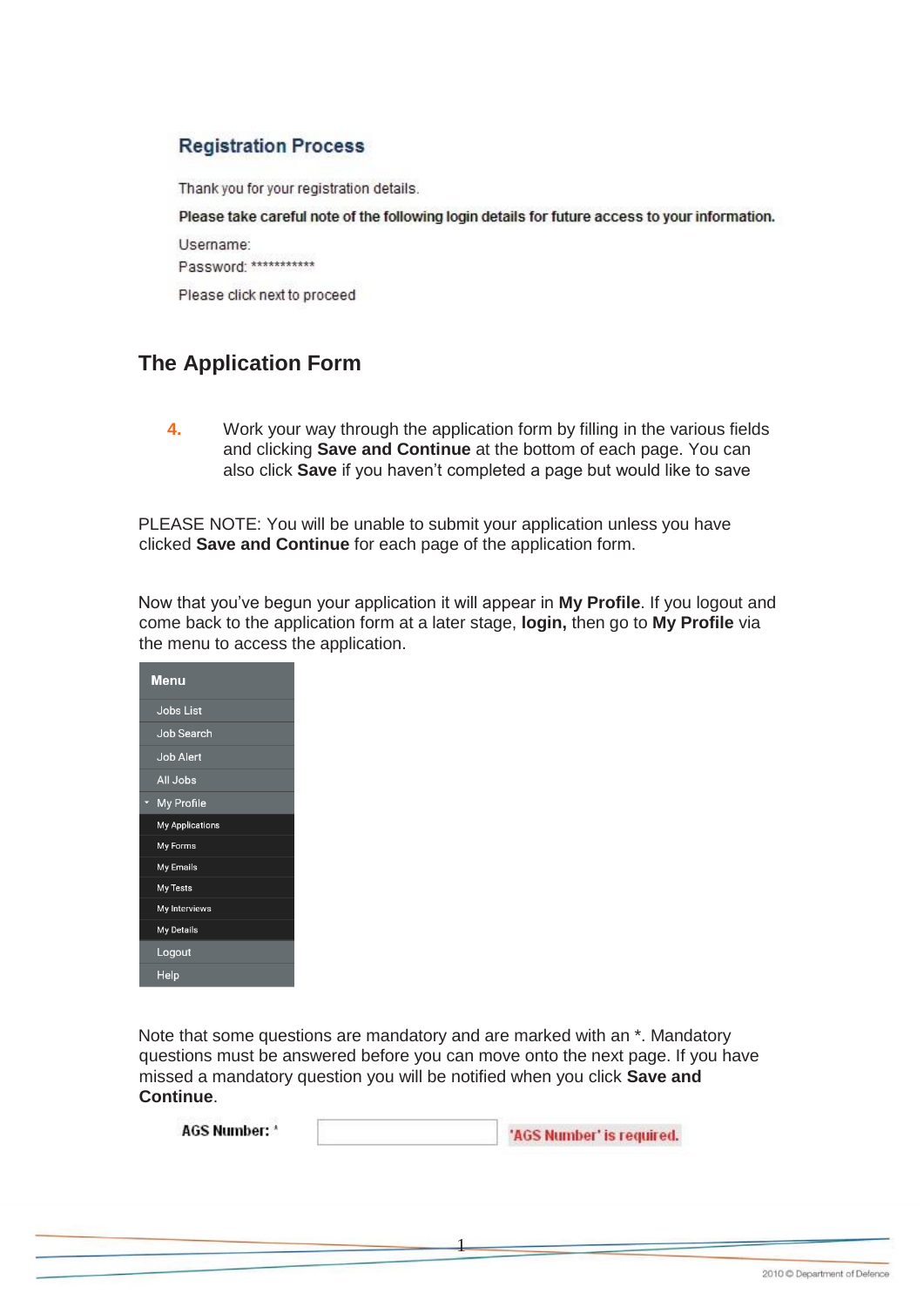Note: The email address in the referee field is a mandatory question. If a referee does not have an email address enter: noemailpleasephone@now.au.

#### **Response and Resume**

 $5<sub>1</sub>$ A part of the application form asks for your response to the vacancy or to each selection criteria. Note that each response has a word limit as specified on the application form and in the candidate kit. If your response is over this word limit you will not be able to submit your application.

#### **Application Step 6 of 11**



## **Assessment Criteria**

#### \* Denotes a mandatory question

Tips for entering your response(s):

- . Click 'save' at the bottom of the screen regularly to ensure no data is lost as the page will timeout if inactive for more than 60 minutes.
- · Use plain text, do not use bolding or underlining.
- · If you want to use dot/bullet points, indicate these by using asterisks (\*) or dashes (-).
- Ideally you should prepare responses in a Word document first utilising the:
- · spell check function, as there is no facility in this online form;
- word count function, to ensure your responses are within the limit; and
- 'cut and paste' function, from Word into the APS Careers @ Defence system.
- Check the formatting before you submit your application as some formatting features may be lost when you cut and paste from Word.
- Check the content of your response to ensure it contains only 'unclassified' information.

Further information can be found on the APS Careers @ Defence website under Information for Applicants  $\mathbb F$ .

An explanation of how your skills, knowledge and experience will be relevant to this role (limit your total response to 600 words). \*

**NOTE:** It is best to prepare your response to the selection criteria in a word document then copy and paste it into this box. Use plain text, and do not include any bullet points, underlines, bolding or italics. If you do want to use bullet points please indicated this using \* or - instead.

If you are having issues with the word limit it may be due to source coding coming across from Microsoft Word that is causing the word count to be higher than 400.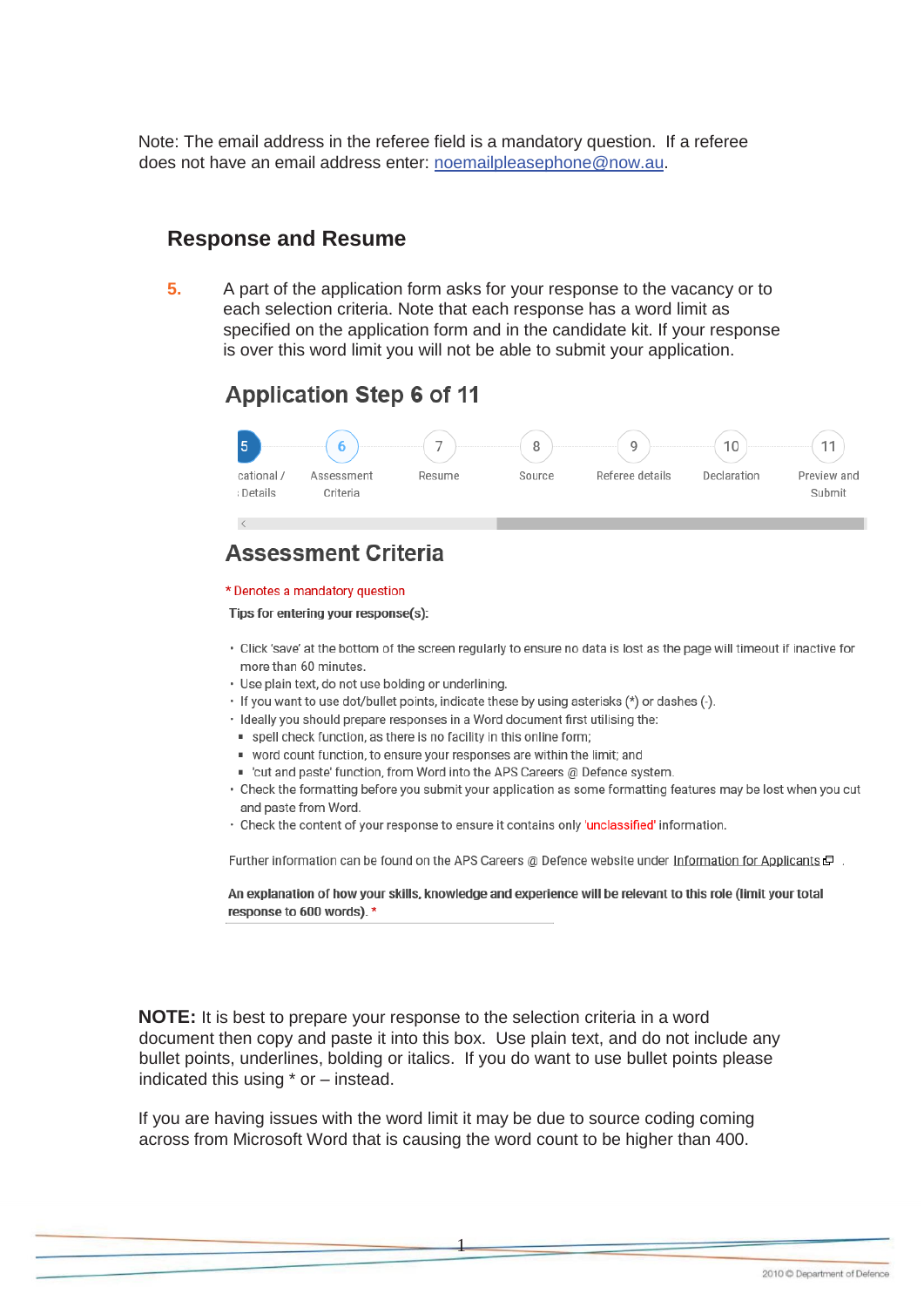To resolve the issue, paste the text from MS Word to note pad, then copy it from note pad into eRecruit. This will ensure there is no source coding coming across.

You can find notepad under **Start > All programs > Accessories > Notepad.**

Copy and paste your responses from MS Word to notepad

Copy and paste your responses from notepad to eRecruit

**6.** You will also be asked to upload your resume. Click the **Browse** button and locate your resume.

**NOTE:** Resumes should not include attachments or images that take the combined file size over 1MB. Files over this size will not penetrate the Defence firewall and therefore will not reach the recruitment area.

**Attach your resume in Adobe (.pdf), Rich Text Format (.rtf) or Microsoft word (.doc) files only.** Documents created with other programs such as Microsoft Works (.wps files) may not be able to be read by the recruitment panel.

The resume will upload when you click **Save** or **Save and Continue**

Please upload your resume: \*

|        |      | Browse            |
|--------|------|-------------------|
| Cancel | Save | Save and Continue |

**PLEASE NOTE:** To update your resume you follow the same instruction. You do not need to delete your current resume; it will disappear when the new version is uploaded. **The file title for the new document will remain as your name\_log on ID and the version (number).**

#### **Preview and Submit**

- **7.** The preview and submit step allows you to review your responses and edit them if required.
- **8.** You should now be able to submit your application. Click **Move to Submit**  at the top of the **Preview and Submit** page.
- **9.** You will now see a confirmation screen. This is your last chance to go back and change any information on your application prior to submitting.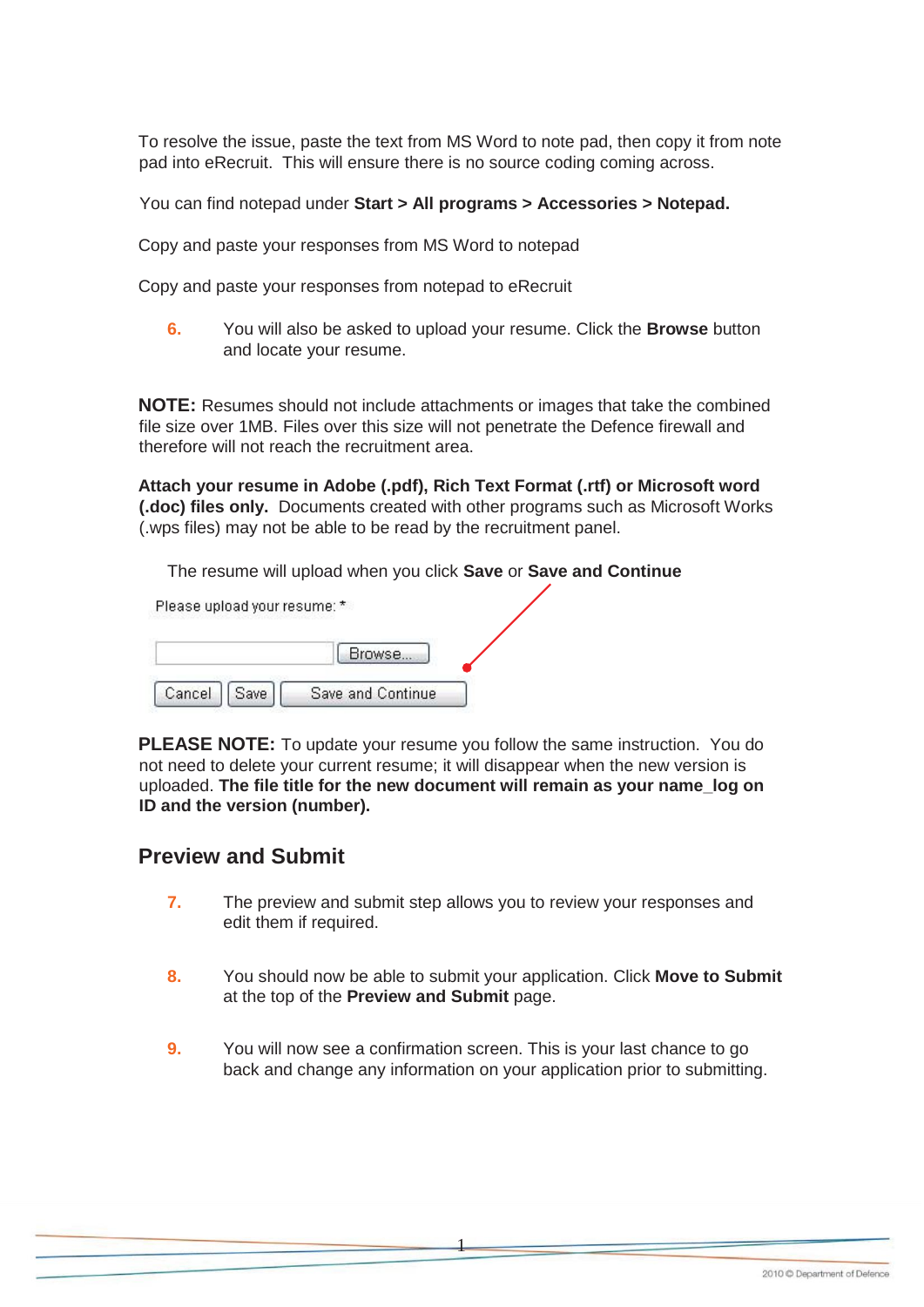## APS 4 - Facilities and Security Manager -**Preview and Submit**

| <b>Message</b><br>• Declaration saved successfully                                             |  |
|------------------------------------------------------------------------------------------------|--|
| Access Job Details and Information Packs for position: APS 4 - Facilities and Security Manager |  |
| <b>Application Status: Complete but not Submitted</b>                                          |  |
| Your application is now complete.                                                              |  |
| Click the Move To Submit button to submit your application.                                    |  |
| Move To Submit                                                                                 |  |

You may edit your application prior to submitting by scrolling down this screen to each section where you will find an Edit button.

| Step 1 - Personal Details   Edit |  |
|----------------------------------|--|
|                                  |  |

**PLEASE NOTE:** If you withdraw your application you will be unable to re-submit it or submit another application for this vacancy. **You cannot withdraw your application to make edits, and then re-submit.** Withdrawn applications will not be considered.

Submit your application by clicking **Move to Submit** and select either **Submit Later**  (if you wish to continue working on your application) or, **Submit Now.**

## Please note: You are about to submit your **Application.**

You can edit your application after submission while the job is open. Please make sure you are completely satisfied with your entire Application BEFORE submitting. If you are ready to submit your Application click the 'submit now' button. Otherwise you can click the 'submit later' button which will allow you to return to your Application for editing. NOTE: Please be patient as the submission process may take some time.

1

Submit Later

**Submit Now**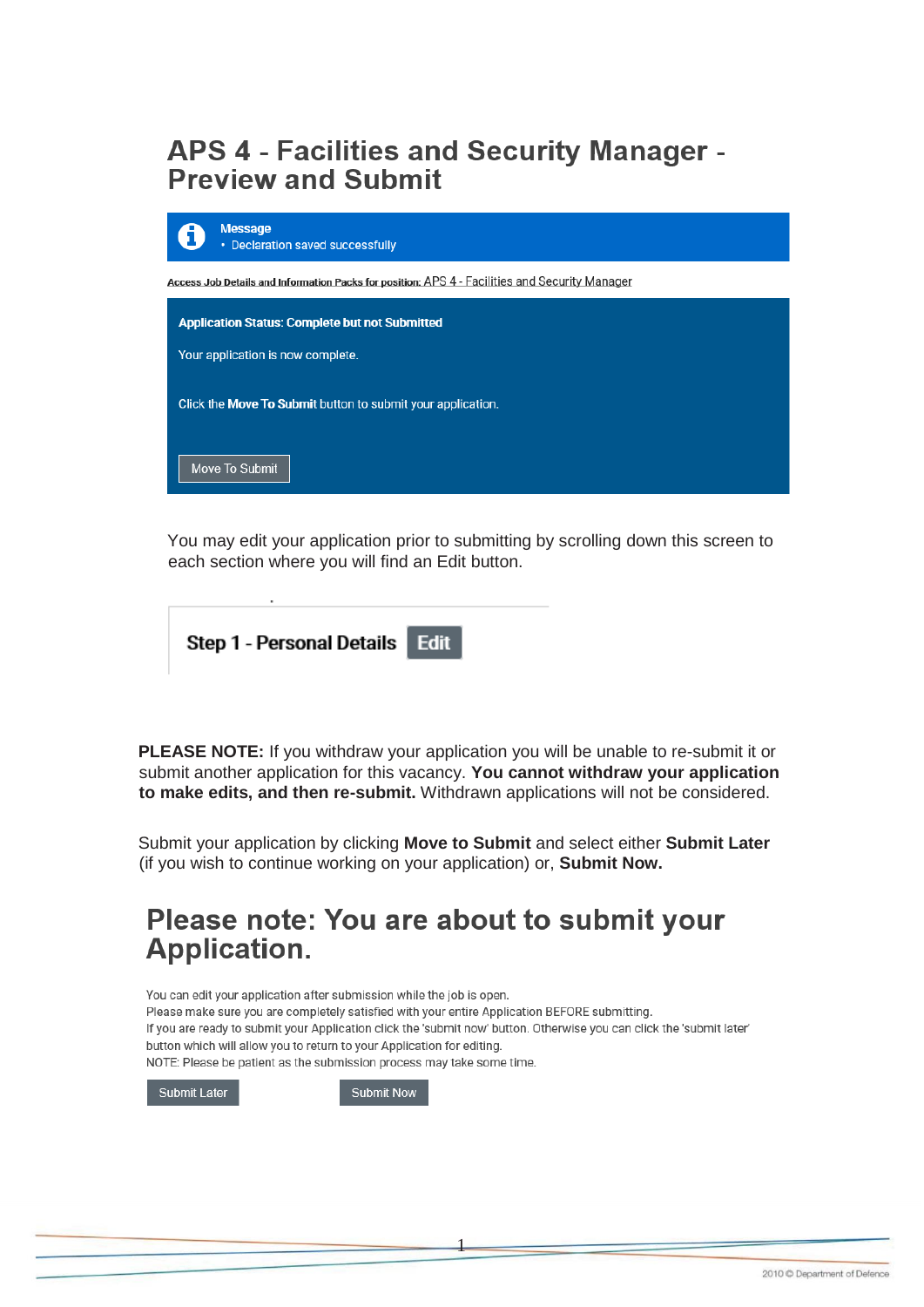**10.** The final page will confirm that your application has been received.

## APS 4 - Facilities and Security Manager -**Preview and Submit**

Access Job Details and Information Packs for position: APS 4 - Facilities and Security Manager



An email will be sent to you to confirm that your application has been accepted. You can also go to **My Profile** to check that your application is submitted and not incomplete.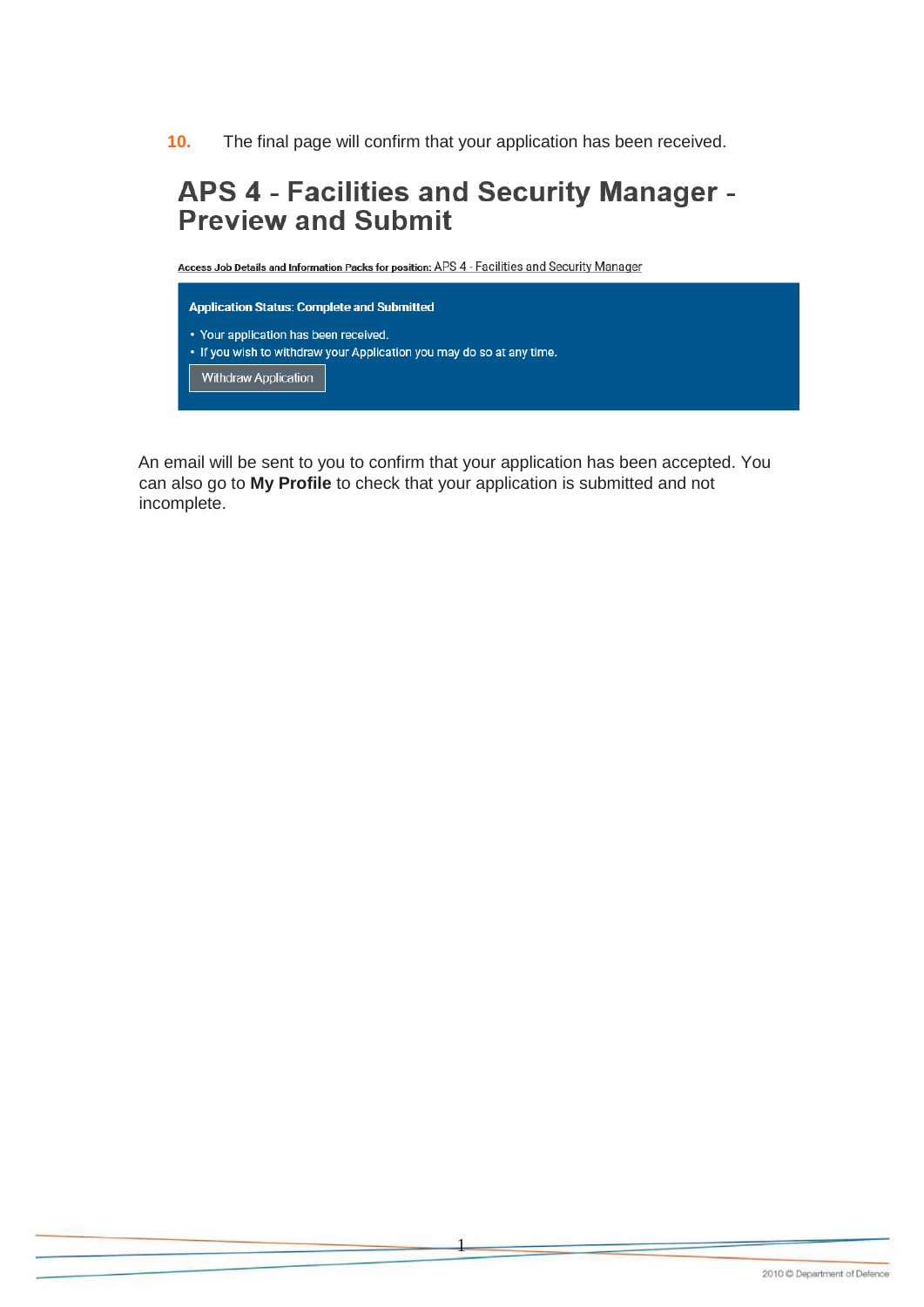## **My Application History**

You can access any incomplete or submitted applications by using the **My Profile**  function.

Select **My Profile** from the left hand menu. You must be logged in to do this. This allows you to see all the jobs you have applied for and their details.

| <b>Menu</b>       |
|-------------------|
| <b>Jobs List</b>  |
| Job Search        |
| <b>Job Alert</b>  |
| All Jobs          |
| <b>My Profile</b> |
| My Applications   |
| My Forms          |
| My Emails         |
| My Tests          |
| My Interviews     |
| My Details        |
| Logout            |
| Help              |

From this screen you will be able to; see whether your application is incomplete or submitted, edit incomplete or submitted applications for positions that have not yet closed, withdraw a submitted application, access any emails that have been sent about the vacancy and edit your personal details.

| AF/04280/20 - APS 4 - Facilities<br>and Security Manager | 23-Sep-2020 | Open Until:<br>05-Oct-<br>2020<br>$11:30 \text{ pm}$<br>(AEDT) | Submitted | • View my<br>application<br>summary<br>• Edit Application |
|----------------------------------------------------------|-------------|----------------------------------------------------------------|-----------|-----------------------------------------------------------|
|----------------------------------------------------------|-------------|----------------------------------------------------------------|-----------|-----------------------------------------------------------|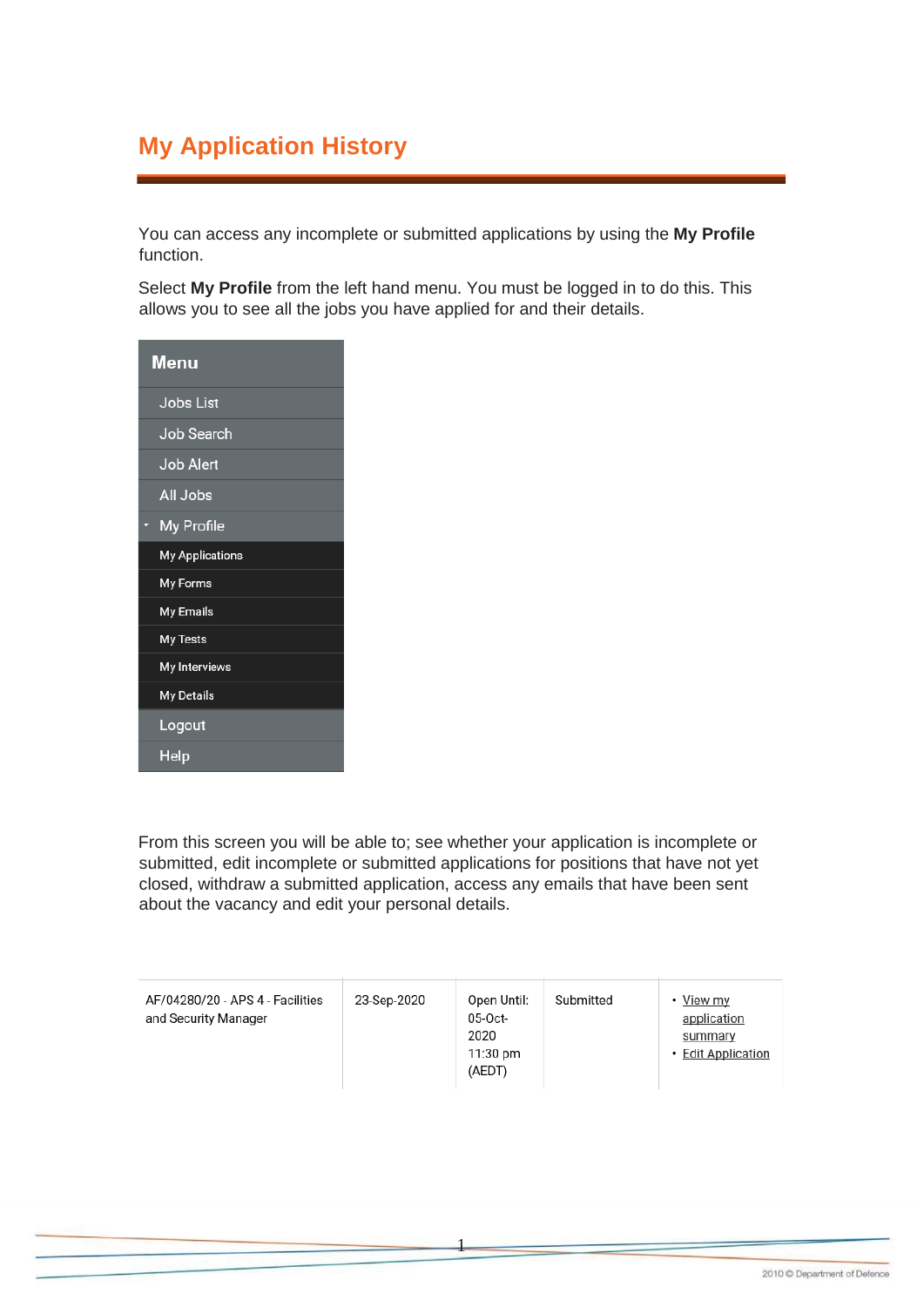If you need to continue an incomplete application, or withdraw a submitted application, click **My Job Applications** and choose the application you require by clicking **View my application summary** for that job.

Under My Profile you can also access previous details on any forms, emails, interview details sent to you from eRecruit regarding a particular job.

#### **Accessing an Information Pack**

If at any point you need to access an Information Pack for a Job you have applied to, this can be found using the **My Profile** function. This can be done even after a Job has closed.

Select **My Profile** from the left hand menu. You must be logged on to do this. This allows you to see all the jobs you have applied for and their details.

This will display a list of your Job applications. Select 'View My Application Summary' for the desired position.

## **APS 4 - Facilities and Security Manager -Preview and Submit**

Access Job Details and Information Packs for position: APS 4 - Facilities and Security Manager

A link is provided to access the information pack for the job.

#### **Withdrawing an Application**

If you have submitted an application, but no longer wish to be considered for the position, you will need to withdraw your application within eRecruit.

**PLEASE NOTE:** Once you withdraw your application you will be unable to re-submit it or submit another application for this vacancy.

**1.** Select **My Profile** from the top right hand menu. You must be logged in to do this.

- **2.** Find the relevant application in your Profile and click **View my application summary** for that job.
	- View my application summary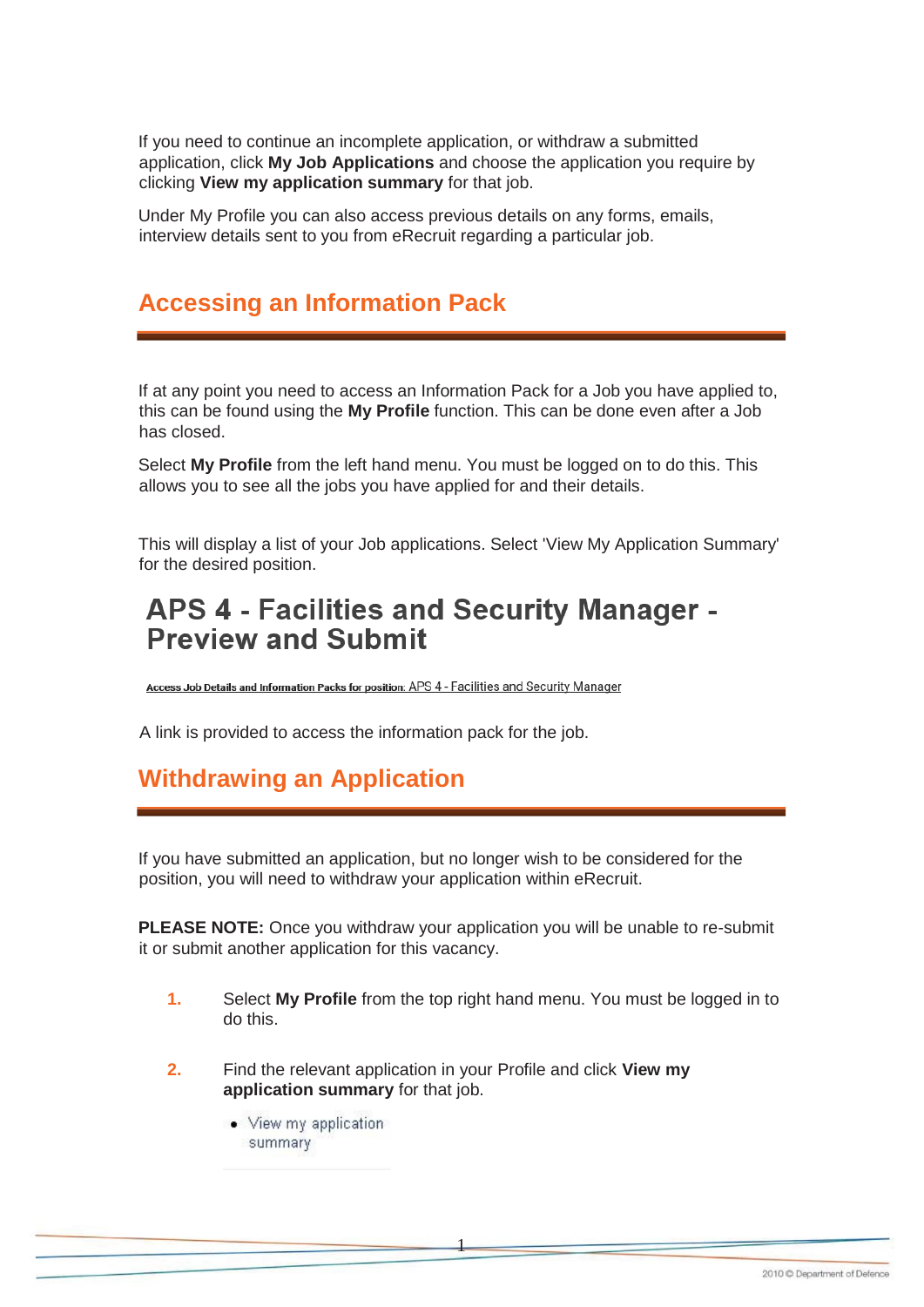**3.** Click **Withdraw Application** if you no longer wish to be considered for this role (you will be unable to submit an application for this vacancy).

**Application Status: Complete and Submitted** 

- Your application has been received.
- If you wish to withdraw your Application you may do so at any time.

**Withdraw Application** 

**4.** You will now be taken to a confirmation screen. If you are sure you would like to withdraw, provide some details in the text box provided. Click **Withdraw Application** to confirm that you are withdrawing your application and no longer wish to be considered for the role.

#### **Withdrawing from APS 4 - Facilities and Security Manager**

| application for this vacancy. |                                                            | Please Note: Once you withdraw your application from this process you will not be able to submit another |  |
|-------------------------------|------------------------------------------------------------|----------------------------------------------------------------------------------------------------------|--|
| Why?                          | Sorry to see you go. But before you do, please tell us why |                                                                                                          |  |
|                               |                                                            |                                                                                                          |  |
|                               |                                                            |                                                                                                          |  |
|                               |                                                            |                                                                                                          |  |
|                               |                                                            |                                                                                                          |  |
|                               |                                                            |                                                                                                          |  |
|                               |                                                            |                                                                                                          |  |
|                               |                                                            |                                                                                                          |  |
| Cancel                        | <b>Withdraw Application</b>                                |                                                                                                          |  |

**5.** You have now withdrawn your application.

#### APS 4 - Facilities and Security Manager -**Preview and Submit**

Access Job Details and Information Packs for position: APS 4 - Facilities and Security Manager